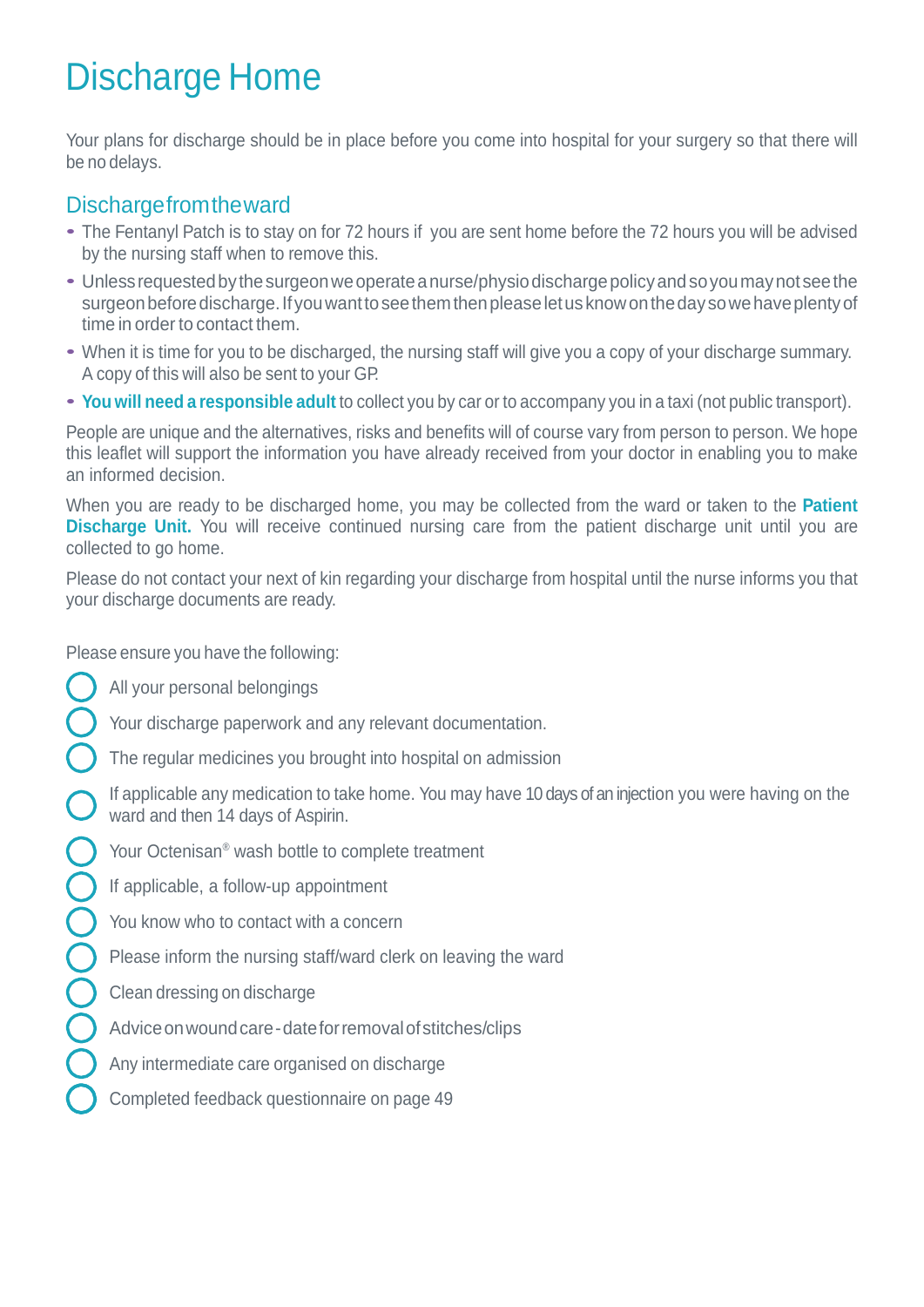#### **If yourequiretobetakenhomebyhospitaltransportpleasenotethe following:**

A specific time cannot be given to pick you up or get you home by.

• It is preferable that you have your own front door key available. You need to limit your luggage to one bag only.

Please ensure you have loose clothing to wear home as you may have some hip or knee swelling following your surgery, and your transport home has been organised.

The ward physiotherapist will advise you on exercises to continue with at home. If any physiotherapy follow up is required this will be discussed with you prior to discharge from the ward.

The goals of your physiotherapy will be to achieve 90 degree hip flexion, improved muscle strength around the hip and to progress your mobility so you no longer require a frame or elbow crutches.

#### Follow up

The Ward Clerk will phone you after your discharge from hospital to check how your recovery is. You will also receive a follow up telephone call from the Community Physiotherapist approximately 2-3 weeks after your discharge from hospital. They will check on your progress and address any concerns you may have. You will come back and see the consultant at 6 weeks and then come and see the physiotherapist in the PROMS follow up clinic at 3, 6 and 12 months. They will monitor your progress and can refer you back to the consultant if there are any concerns as well as give you more exercises and advice as needed.

You will go home with information regarding removal of stitches, if applicable, and any medications needed which the nursing staff will go through with you. Consultant follow up appointment will be made and sent to you if you do not have it to go home with.

Before you go home you should make sure that you know what to do to reduce the risk of a DVT developing refer to page 25.

If you develop any of the symptoms described, and you think it may be a DVT, please seek immediate medical advice.

Following surgery for hip replacement, the surrounding muscles and tissues require time to heal. During this period, it is **essential** that you avoid any harmful movements which may cause stress on your "new hip". Your Occupational Therapist and Physiotherapist will advise you on the safe positioning of your hip in activities of daily living – refer to page 33.

It must be stressed that the routine rehabilitation plan after a hip replacement may vary from hospital to hospital and it is specific to the individual. Please ask your therapist if you have any concerns about coping at homeafteryoursurgery.

- Slide objects along the work surface rather than carrying them (i.e. hot drinks) where possible.
- If you need to carry items to the table, different methods and equipment may be suggested by your Occupational Therapist.
- Do not attempt any heavy housework, such as hoovering, for at least six weeks.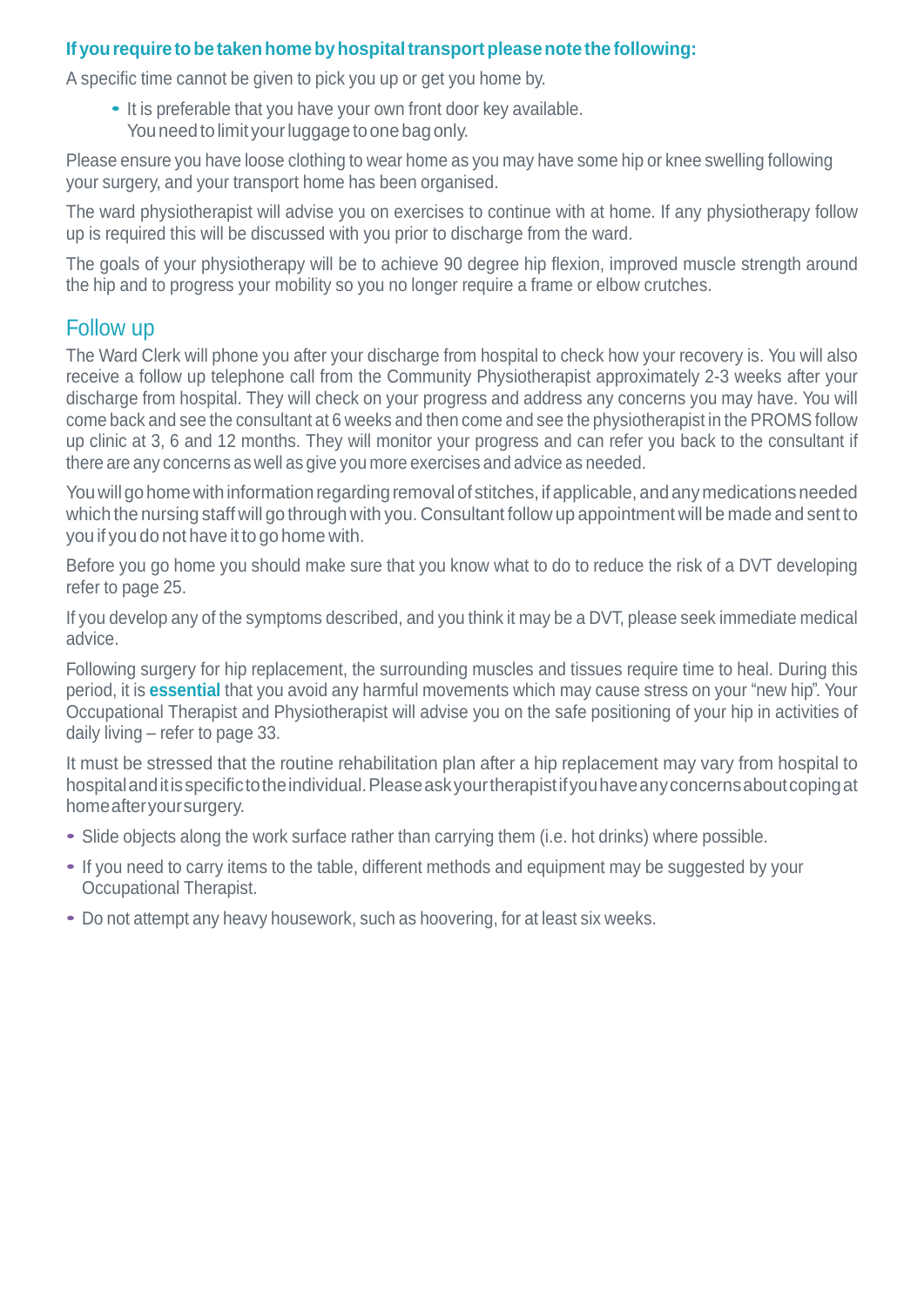# Soft Hip Precautions - know your Hip

(If you are having a REVISION hip please refer to separate advice sheets, ignore pages 33, 34 and 35. Discuss exercises with the Physio).

After you have your hip replacement, you will need to be careful with how you move your hip. In time, you will be able to return to your previous level of activity. However, there are a few things that you should be aware of:

1. Know your Hip: Let your movement return naturally. Do not overstretch - using long handled gadgets may be beneficial in the first couple of weeks (e.g. shoe horns or long handled grabbers)



- 2. You can move your hip in a way that feels comfortable for you, when you reach discomfort in movement be aware that it is your limit. Avoid testing your range of movement.
- 3. Yourfurniture does not need to be high. However, you may find that getting on/off low furniture will be a challengeandcauseyousomediscomfort.Wheninthesittingposition,ideallyyouarelookingforyour kneestobebelowyourhip.

# Getting in and out of bed

A high, firm bed is recommended.

- Place yourself in a sitting position on the side of the bed.
- Usingyourupperbodystrengthandleaningslightlybackwards,slideyourbuttockstowards the pillow.
- Lift legs onto the bed.
- When getting out of bed, reverse above technique. It is advised to sleep on your back or unoperated side while your wound is healing.

#### **Pleasenotethiswillbedemonstratedtoyouonadmission.**

#### Getting in and out of a chair

Remember to sit in a stable, height-appropriate chair with armrests. It is important you provide the OccupationalTherapistwithmeasurementsofthefurnitureinyourhome.**Pleasenoteitisnotpossibleto raiseallchairs.**Ifrequired,yourTherapistwilldiscussoptionswithyou.

- Back up to the chair until you feel the back of your knees touching it.
- Place your operated leg out as you reach back for the armrests. Lower yourself slowly, keeping your back straight and your operated leg out in front of you.
- When standing up, bring your bottom forward in the chair. Push up using the armrests, again keeping your operated legout infront of you.
- Initially the operated leg may be placed on a footstool, as long as it is not higher than the chair.

# Getting on and off the toilet

When sitting down ensure that the height of the seat is both comfortable for your hip and enables you to sit down in a controlled manner. If you feel the height of your toilet is too low or you would need armrests/rails to push up from to achieve a controlled sit and stand, your Occupational Therapist can discuss and further assessforthis.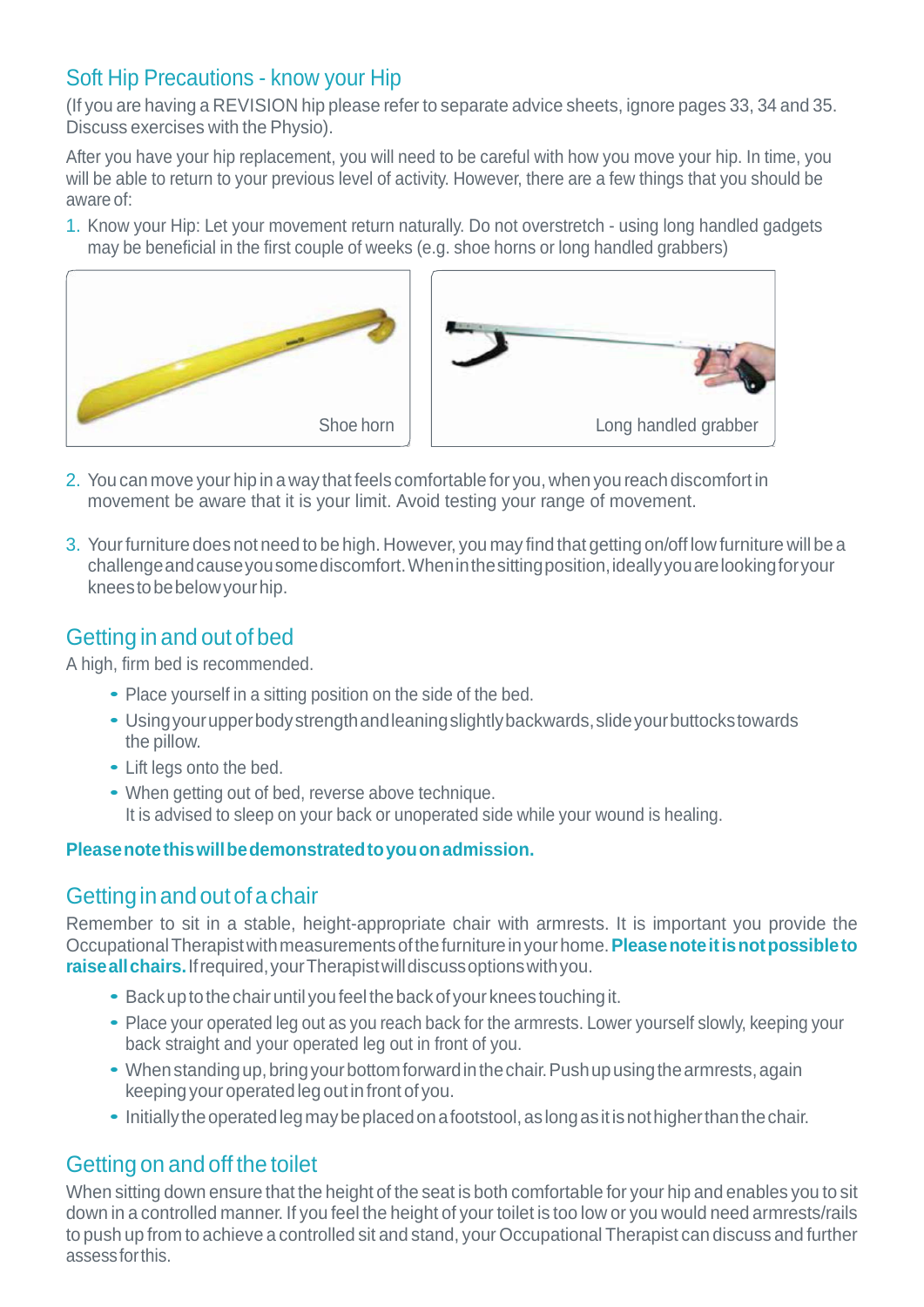# Getting in and out of a car

- Use the front passenger seat. Have the seat as far back as possible and the backrest angled so that it is partially reclined.
- With passenger door open, back up to the car until you feel the seat against the back of your knees. **Facing away from the car,** before sitting, put your left hand on the top of the passenger seat for support and, with the door window fully open, grip the open door window frame with your right hand. Have someone hold the door to prevent it closing towards you.
- Gently lower yourself down, remembering to keep your operated leg extended. Lift yourself backwards, moving your bottom towards the driver's seat. You may find this easier with a plastic bag on the seat to reduce any friction and aid in swivel. While you are leaning backwards, carefully lift your leg and slide into the car
- If the car seat is low or slopes backwards, raise or level it out with <sup>a</sup> cushion.
- You must get into the car from road or drive level, not from the pavement.

#### **Driving**

- You will not be able to drive for <sup>a</sup> minimum of <sup>6</sup> weeks postoperatively. After this time please ask your Consultant for advice.
- You are advised to contact your insurance company to inform them of your surgery.

#### Flying

Most airlines insist you wait 6 weeks after a hip replacement before flying. We advise that you check with your insurance company.

#### Sports and hobbies

Recommendedactivitiesincludewalking,swimming,staticbike,golfanddancing.Sportswhichinvolve highimpactsuchasrunningandjumpingshouldbeavoidede.g.jogging,tennis,basketball,football. Activities such as roller skating, ice skating, horse riding, cycling on the road, downhillskiing may be recommencedifyouhaveparticipatedintheseactivitiesbefore,buttheyareconsideredhighriskand shouldnotbetakenupasanewactivityafteratotalhipreplacement.Gardeningisfine.Longhandledtools may be useful when weeding etc, but the heavywork should be left for 3 months.

#### Bathing and showering

- Whilst your hip is healing you may find it difficult to access a bath.
- Therefore,ifyoudonothaveawalk-inshowerorshowercubicleitmaybemorecomfortableto have a strip-down wash.
- If you find it difficult to wash below your knees, you will either have to use a long handled sponge or asksomeonetodothisforyou.
- If you have a step into your shower cubicle, negotiate this using the way taught by your physiotherapist.
- Ifyouhaveaseatinyourshower,ensureitisareasonableheightsoitdoesnotcausediscomfortto your hip.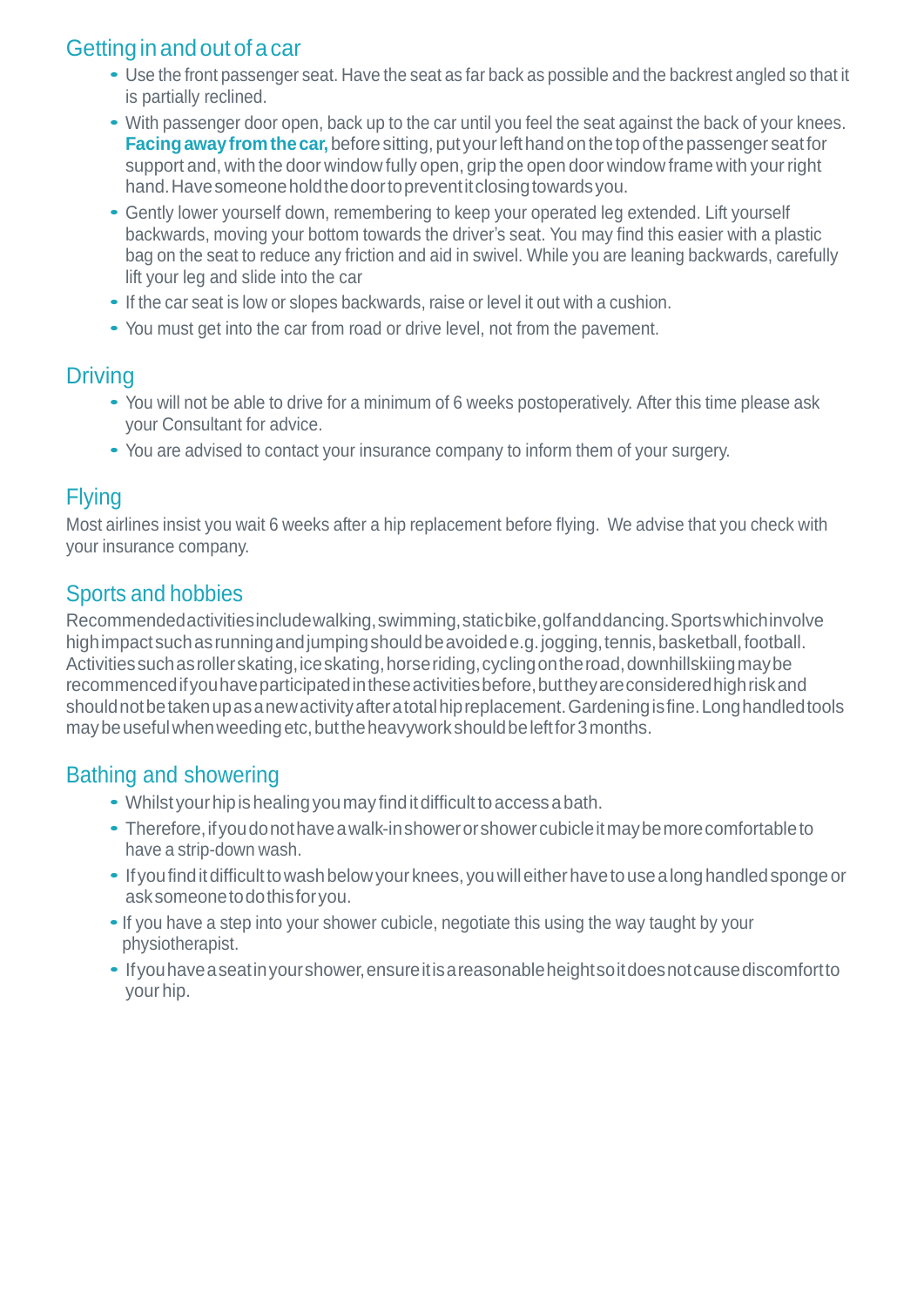#### **Dressing**

- Always dress your operated leg first and undress it last.
- Sit in <sup>a</sup> chair or on the bed; have all your clothing and dressing aids within easy reach.
- Place the hook of your long handled shoehorn through the operated leg side of your underwear and hook the underwear to the shoehorn.
- Lower the long handled shoehorn down the operated leg and feed underwear over your toes. Bring underwear up to knee level and then dress the un-operated leg in your normal manner, remembering not to bend forwards too far. You may also use the shoe horn or helping hand to dress this leg if required.
- If wearing trousers, use the long handled shoehorn or helping hand to lower your trousers onto the floor. Slip the trouser leg over your operated leg first, then do the same for your non-operated leg. If your trousers have belt loops, put the hook of the shoehorn through the loop and then lower the trousers to the floor.
- Pull your trousers and underwear above knee level before standing to adjust clothes. If you wear braces, place these on your shoulders prior to standing.
- When undressing remove your trousers/undergarments from the non-operated leg first, and reverse the above steps.

# **Swelling**

The swelling in the leg may persist for three months or more.If the leg is very swollen resting on the bed for an hour or so in the afternoons will help. If you wish you may also ice your thigh to help the swelling. You may use crushed ice, a gel pack or a pack of frozen peas which must be wrapped in a damp towel or tea towel before being placed on your thigh. Do not keep the ice pack on any longer than 10 minutes. Any longer than this and the body will increase the blood flow to the area in an attempt to warm the tissues up again. This will make the swelling worse. You can have as little as 20 minutes between icepacks.

#### Infection

If the area around the wound becomes red, increasingly more painful, discharges pus or you become unwell with a high temperature contact your GP immediately. You must also contact your surgeon to organize an early review.

#### **SexualIntercourse**

In the absence of pain, or advice to the contrary from your Consultant, you may resume sexual activity around six to twelve weeks after your operation.

Should you have any questions, please ask your Consultant.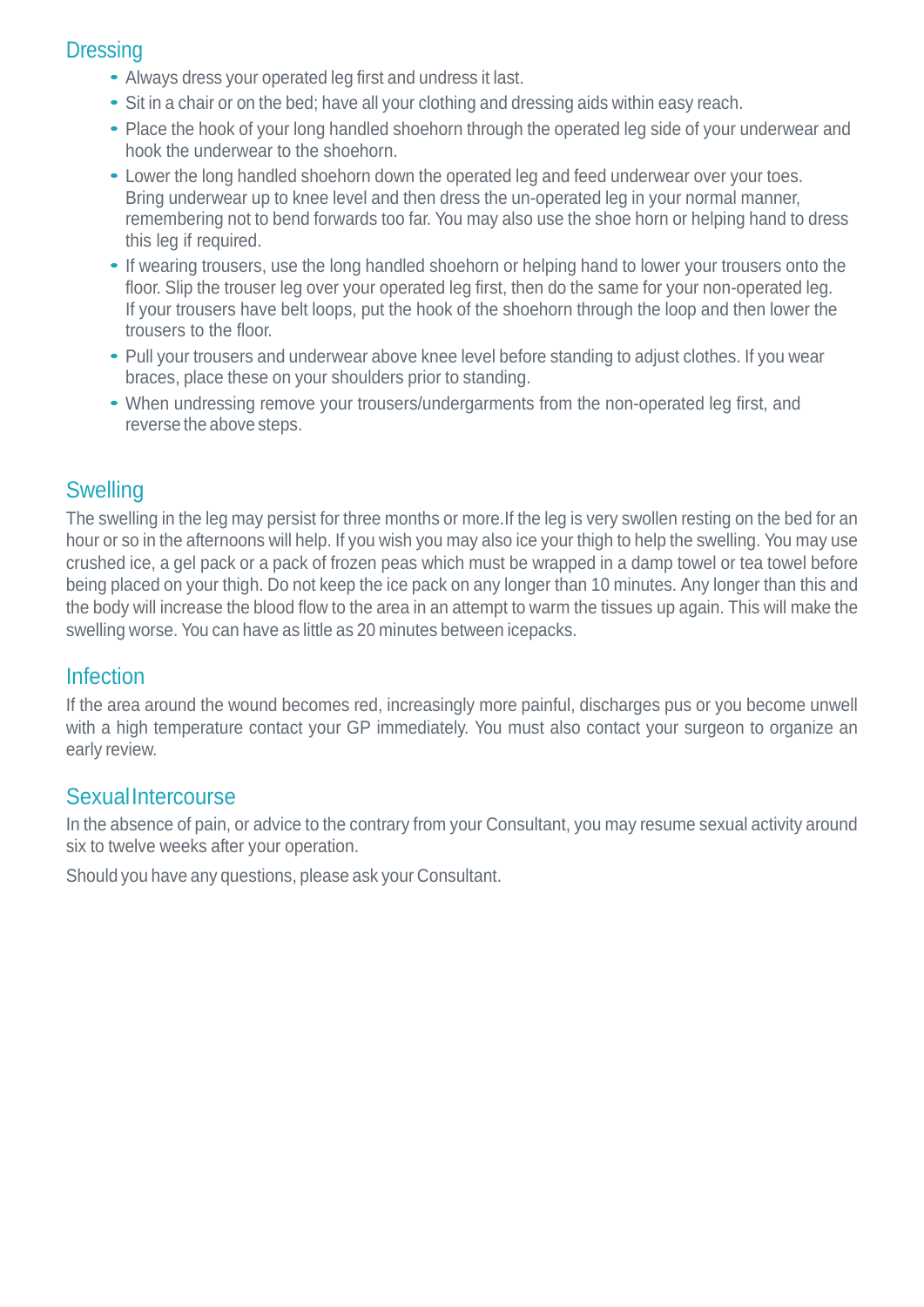Do these exercises 3-4 times a day

#### Exercise 1

- Sitting or lying on your back
- Squeezeyourbuttockstogether
- Hold each exercises for 5-10 seconds, relax then repeat x 10

## Exercise 2

- Sit or lie with your legs straight out in front of you
- Push the back of your knee down towards the bed
- You should feel the muscle on the front of your thigh tighten
- Hold for a count of 5, relax then repeat x 10



# Exercise 3

- Sit or lie with your legs straight out in front of you
- Slide the heel of your operated leg towards your bottom and allow your hip and knee to bend
- Donot bend your hipbeyond 90°
- Slide your heel back down again, relax and repeat <sup>x</sup> <sup>10</sup>

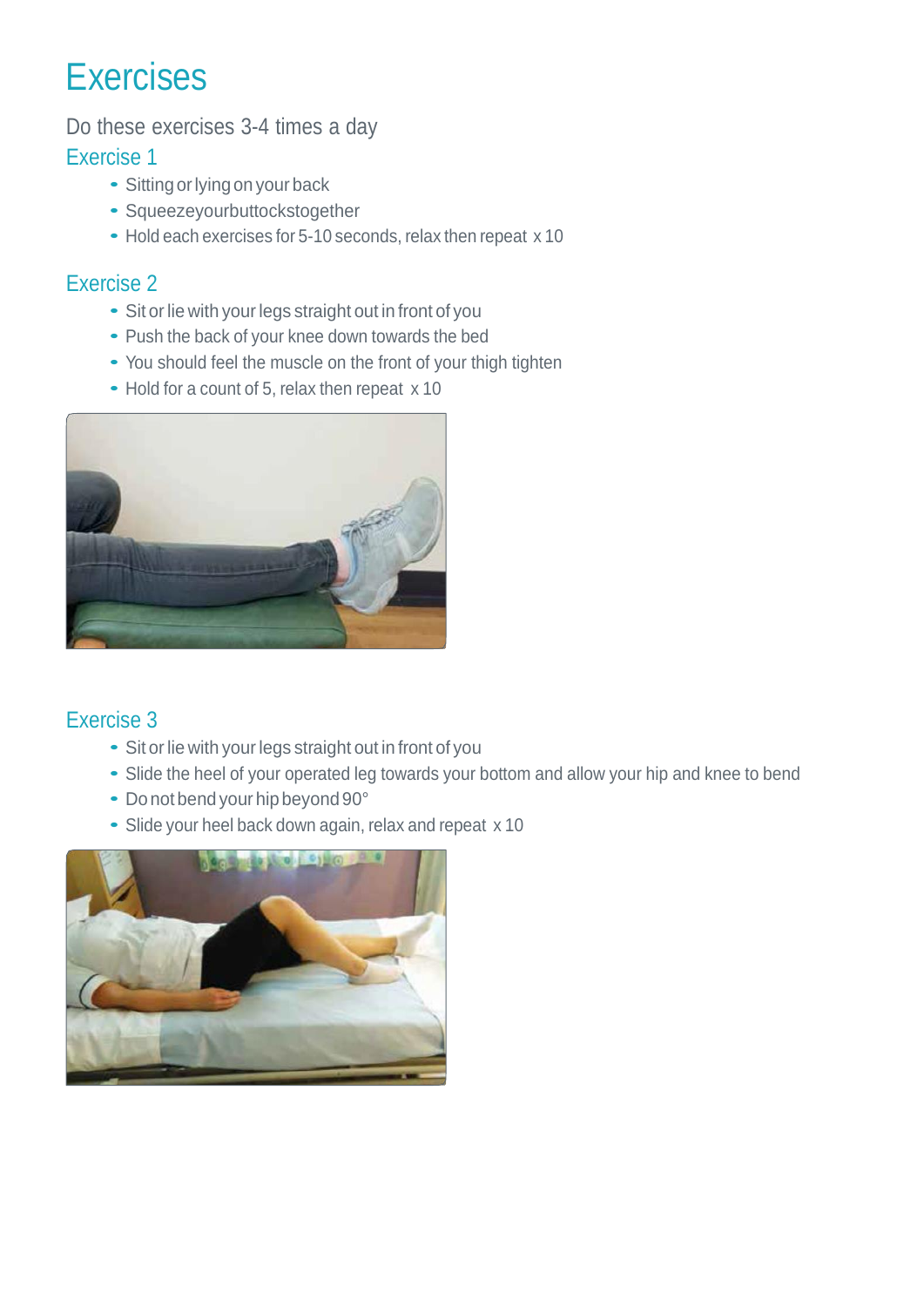- Sit or lie with your legs straight out in front of you
- Keep your toes pointing up to the ceiling throughout the exercise
- Move your operated leg out to the side as far as possible
- $\bullet$  Return to the starting position



# **Standingexercises**

#### Exercise 5

- Stand with your hands supported on a table or high backed chair. ift the knee of your operated leg towards your chest, therefore bending your hip. Do not bend your hip more than 90°
- Lower your foot to the floor, relax & repeat <sup>x</sup> <sup>10</sup>
- Change to the unoperated leg and repeat

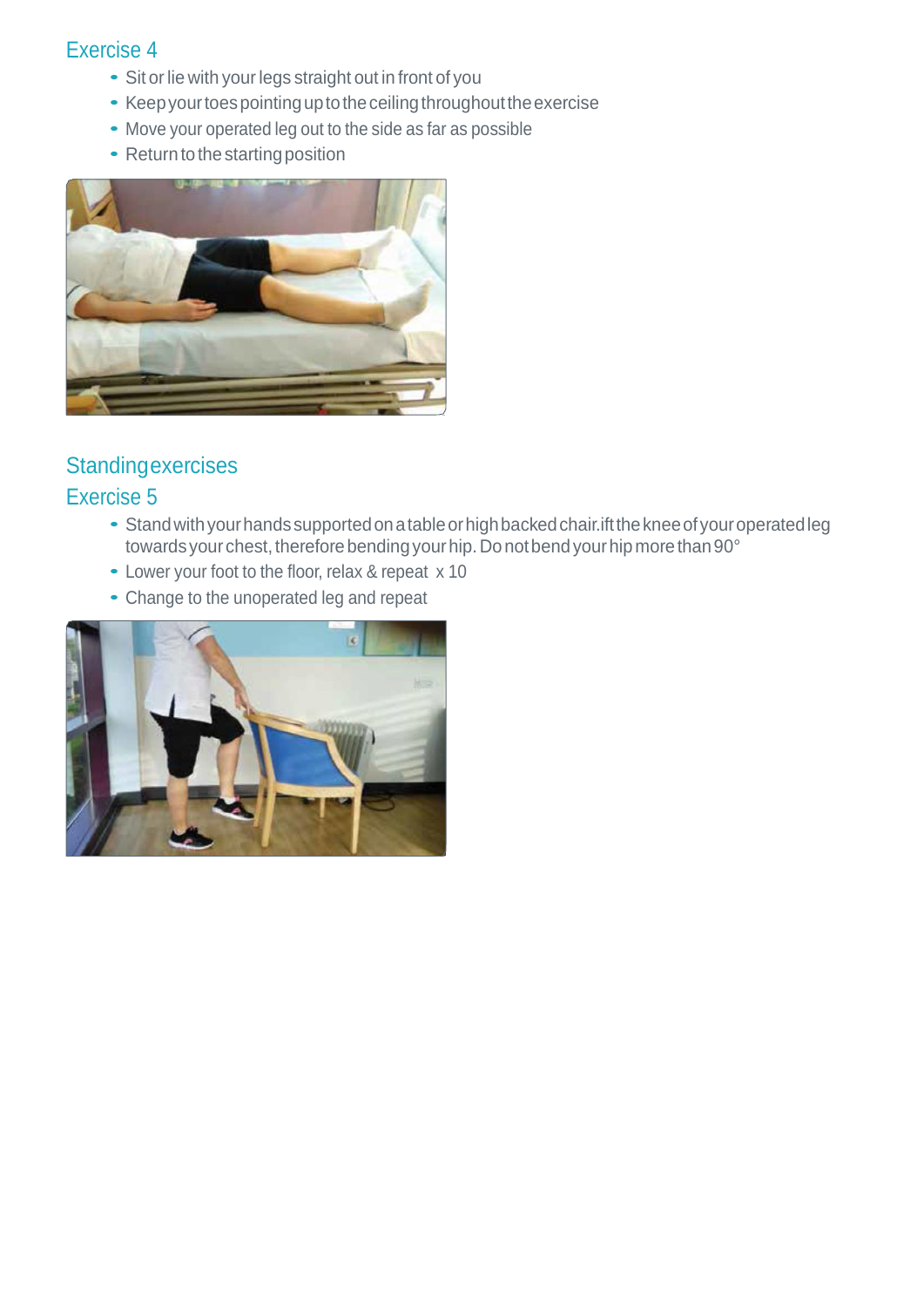- Stand with your hands supported on <sup>a</sup> table or high backed chair
- Keep your body straight and upright throughout the exercise
- Move your operated leg backwards as far as possible
- Return to the starting position
- Change to the unoperated leg and repeat <sup>x</sup> <sup>10</sup>



#### Exercise 7

- Stand with your hands supported on <sup>a</sup> table or high backed chair
- Keep your body straight and upright throughout the exercise
- Move your operated leg out to the side as far as possible
- Return to the starting position
- Relax and repeat <sup>x</sup> <sup>10</sup>
- Change to the unoperated leg and repeat <sup>x</sup> <sup>10</sup>



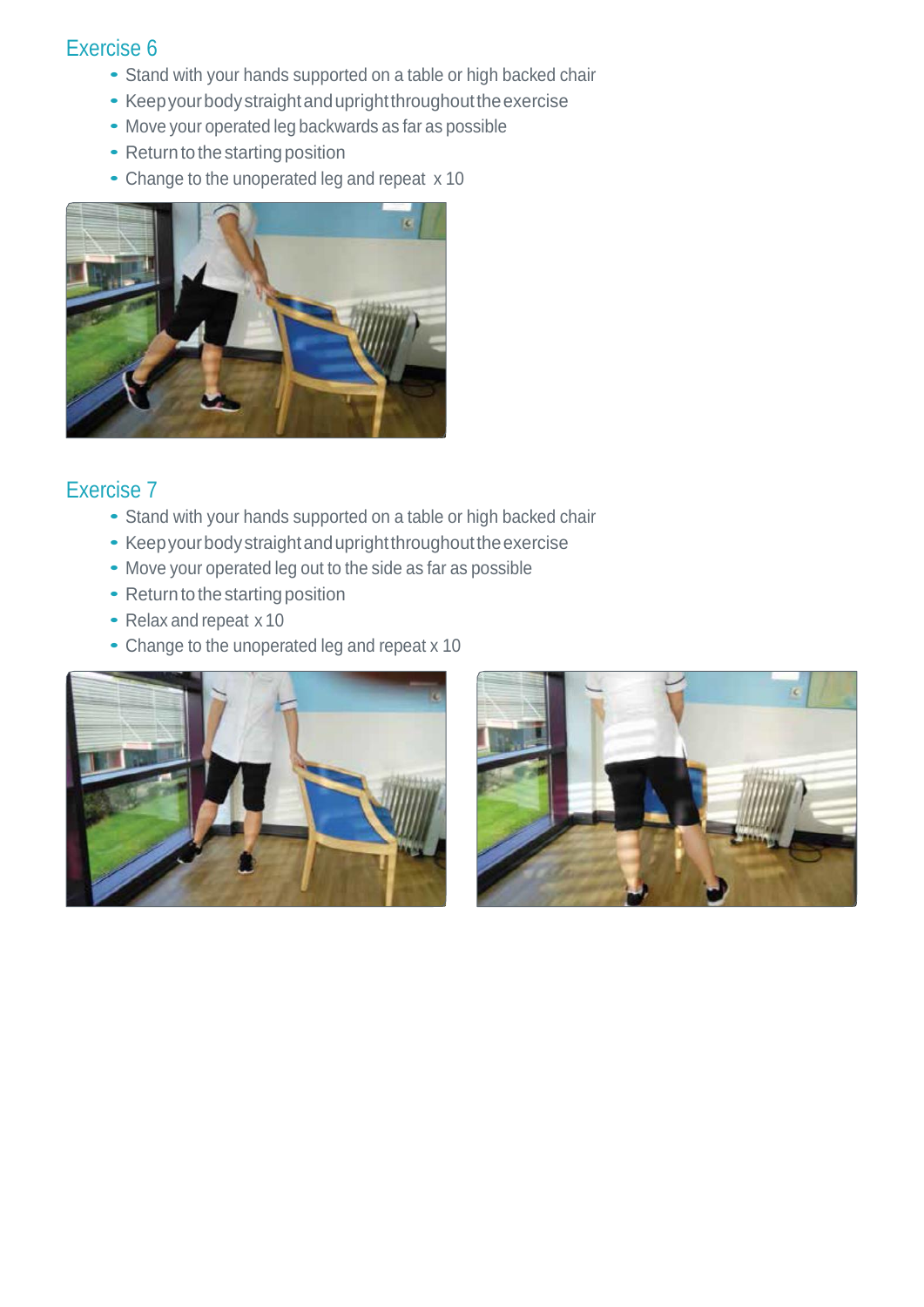#### From discharge – 2 weeks post op

Continue the exercises that you were shown in hospital. Be aware that now you are home you may feel more tired than you usually do. This is normal, and may take a few weeks to resolve. You may still need to rest for part of the day.

Continue to use two crutches both for indoors and outdoors initially. When you feel confident to do so, try mobilising indoors around the house with only one crutch (held in the opposite hand to your operated leg).

Once you are confident mobilising around the house you should be able to begin mobilising outside. Continue to use two crutches outside at this stage. Try to walk outside daily, weather permitting. Mobilise as far as you feel comfortable doing so, there is no minimal or maximal distance. When negotiating a kerb place both crutches down first, then the operated leg followed by the non-operated leg. Going up the kerb, put the non-operated leg first followed by the operated leg, and then the crutches (the same as you would for stairs).

#### 2-3 weeks post op

At this point you should continue to use two crutches outside, but you may find that you can manage with one crutcharoundthehouseif youarenotalreadydoingsoalready.Continuetoincreaseyourwalkingdistance and amount of activity you do each day. Once the clips have been removed or the wound fully healed if it has been glued you may start to massage the scarif you wish, this will help loosen and soften the scar. Massage thescarwithyourthumb,makingsmallcircularmovementsalongtheincision.Changedirectionofthecircles frequently.Do10-15circlesineacharea,thenmoveaboutoneinchalongthescarandrepeat.Useofcreams such as body lotion, vitamin E cream - it is purely one of personal choice; they will not harm the scar and will probably make the massage more comfortable.

#### Youcannowtrythefollowingexercises

#### Exercise 8

#### **Bridging**

Lie on your back on the floor with knees bent. Lift your pelvis off the floor. Pass a beanbag or small ball under your bottom. How many times can you do this without putting your bottom on the floor?

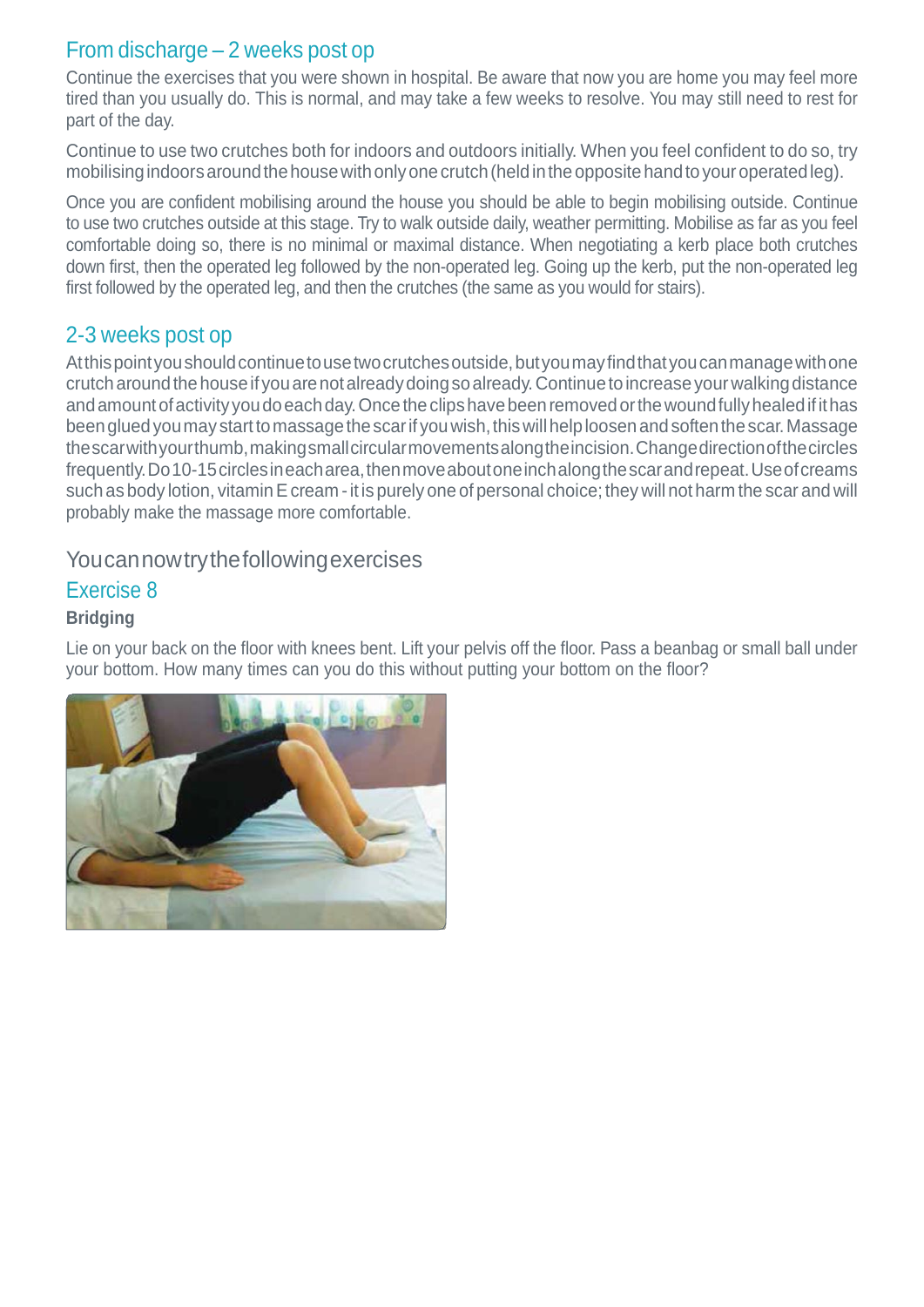**Side stepping**

- Stand with your hands supported on <sup>a</sup> table or kitchen work surface
- Take a step to your right with your right leg, then close with your left leg so that you are standing with your feet hip width apart
- Repeat this movement until you reach the end of your table/ kitchen work surface
- Repeatthisprocesssteppingtoyourleft
- Relax and repeat x10

# Exercise 10

**Sittostand**



- Sit tall near the front of your chair
- Place your feet on the floor slightly underneath you
- Leanforwardslightlykeepingyourbackstraight
- Squeezeyourbuttockstogetherthenstandup(useyourhandson the chair if required initially)
- Step back until your legs touch the chair
- Leanforwardasyoubendyourknees,thenslowlyloweryourbottom intothechairinacontrolledfashion(usehandsforbalanceifrequired initially)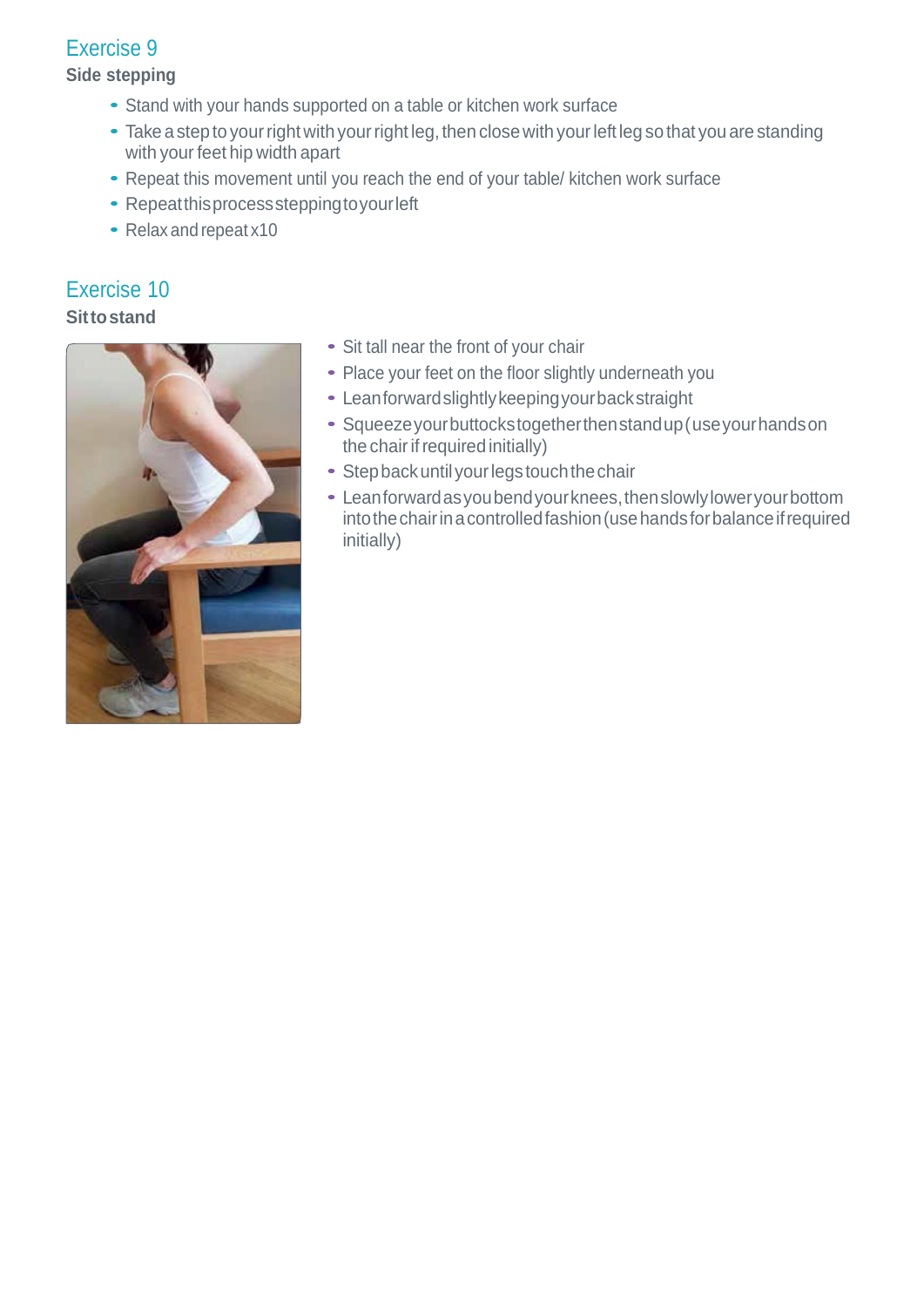#### 4-6 weeks post op

Some patients will be able to manage with no walking aids, or a walking stick only at this point, some may still require two. You should now be confident to mobilise outside on your own, with or without walking aids, howeveritisadvisabletokeeptwocrutcheswhenwalkingoutsideuntilyoucanmobiliseconfidentlywithout apronouncedlimp.(Aroundthehouseyoumaybeabletomanagewithoutanywalkingaids.)

Travelling as a passenger in a car should now be more comfortable over short distances but longer distances may still be uncomfortable. You may be able to drive at this point if you have little or no pain and have sufficient reflexes to be able to do an emergency stop.

If you have a static bike you may be able to start using this now. It is advisable to have the seat slightly higher than you would normally for comfort. Start with no resistance initially and increase this as you become stronger. If at first you cannot make a full revolution of the pedals spend a few minutes rocking the pedals backwards and forwards as a warm up. If after the warm up you still cannot pedal correctly continue with the rocking motion pushing to end of range and holding for a few seconds; rock or pedal for 5-10 minutes three timesadayandgraduallyincreasethelengthoftimeasthehipbecomesmorecomfortable.Ifthewoundhas completely healed you can start swimming but you are advised not to start breast stroke until 6 weeks after your operation.

#### Youcannowtrythefollowingexercises

#### Exercise 11

#### **Single leg stand**

#### Level 1

- Stand with your hands supported on <sup>a</sup> table or high backed chair
- Practice standing on your non operated leg for up to 30 seconds
- Relax and repeat <sup>x</sup> <sup>3</sup>
- Repeat on your operated leg

#### Level2

- Once you are able to dothis comfortably and confidently try tolet go of the chair/ table and practice balancingonyournonoperatedlegforupto30secs
- Repeatx3
- Relax and repeat on your operated leg

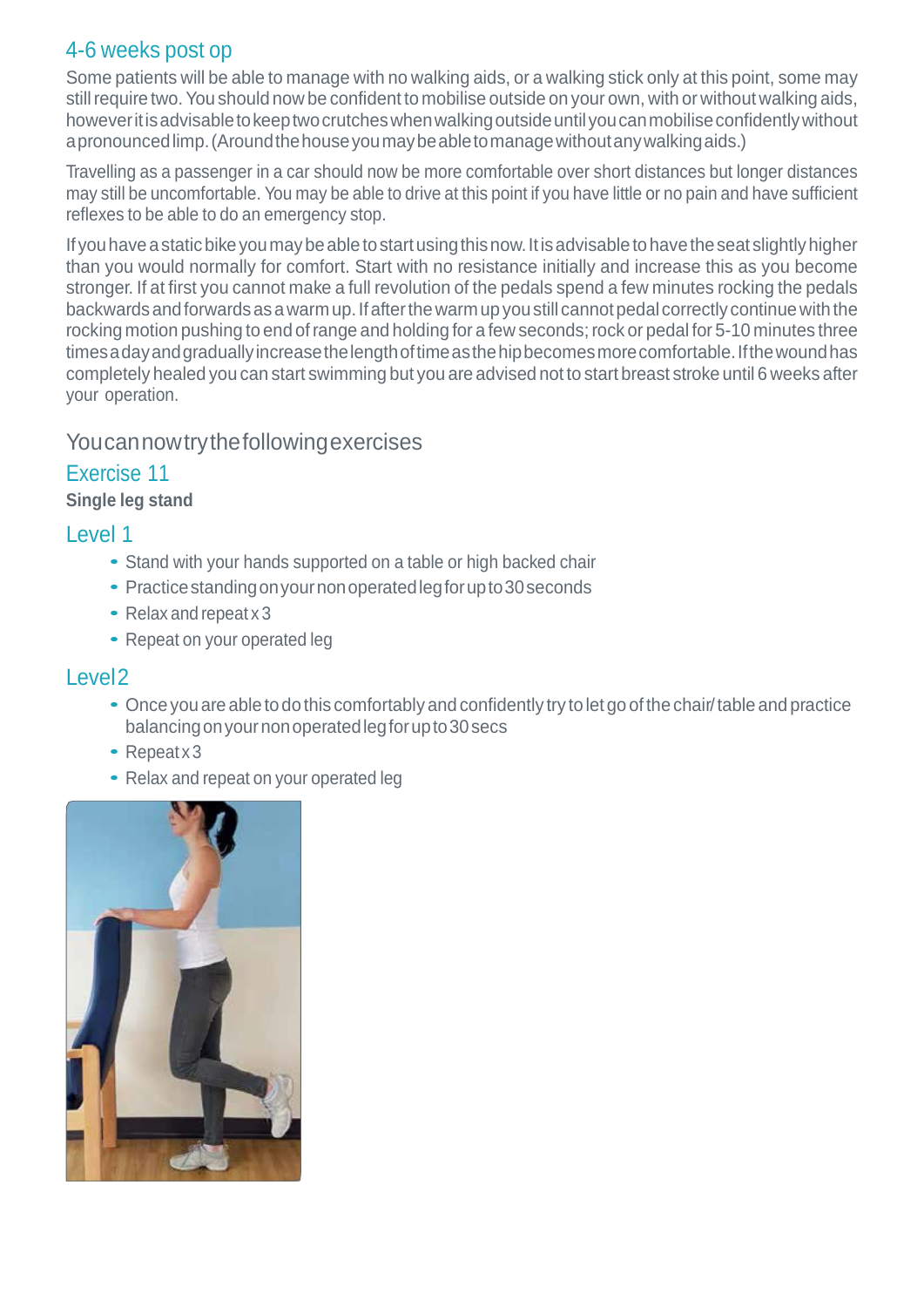#### **Step up**

- Stand at the bottom of the step/stairs
- Hold onto the stair rail/door frame for support
- Place your right foot on the bottom step
- Lean forward and squeeze your buttocks together
- Straighten your right knee to stand up onto the step, and bring your left foot up to meet the right foot
- Step down with your left foot first, then follow with your right foot
- Relax and repeat <sup>x</sup> <sup>10</sup>
- Repeat the exercise leading with your left foot

#### 6-8weeks

You should now be able to walk around the house and outside without walking aids if you are not doing so already. From six weeks onwards you should be able to drive a manual car if you meet the criteria detailed in theintroduction.Youmayalsoreturntoasedentaryjob,ifyoucangettowork.Ifyouwouldlikeabath,please try it first with no water and fully dressed to make sure that you can get out easily.

#### 3-6 months

Continue with the exercises that you find of most benefit. Most of the swelling should now have resolved but some may remain. It may also be possible to do the stairs normally. You can now also return to golf, cycling on the road, doubles tennis, dancing and gardening, including cutting the grass and light digging. You may also return to light physical work.

#### 6months

You should now be back to full activities with the exception ofhigh impact sports. All swelling and stiffness should have resolved, but there may still be some weakness of the muscles of the hip.

#### 1 year

You should now be fully recovered and able to carry out all activities of daily living without problems.